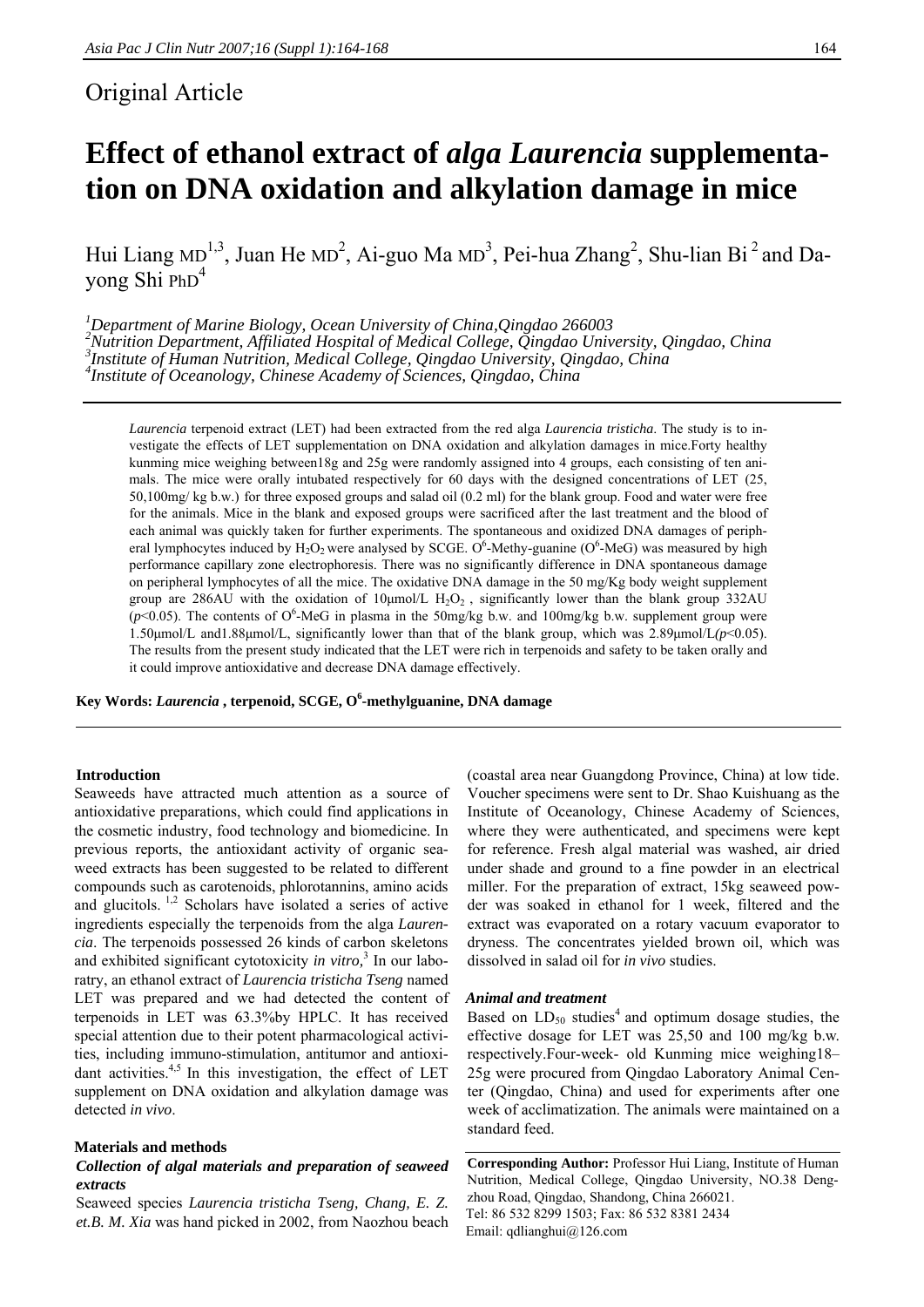They were housed in an air conditioned room at temperature of  $35\pm2$  °C and  $50-70\%$  humidity with a 12 h light/ dark cycle and allowed free access to standard laboratory diet (purchased from Qingdao Laboratory Animal Center).The mice were divided into four groups of ten animals each. Three groups were treated by oral intubation with 25, 50 and 100mg/ kg b.w. LET respectively for a period of 60 days. The blank group received the vehicle (salad oil, 0.2 ml) alone. No mortality was observed throughout the experiments.

## **The comet assay**

#### *Chemical reagents*

Low melting agarose (LMA), normal melting agarose (NMA), Triton X-100, sodium N-lauroyl sarcosinate, ethylene di-aminetetraacetic acid disodium salt (NA<sub>2</sub> EDTA), Tris-(hydroxy methyl)-aminomethane (Tris–HCl), 1,6- Diphenyl-1,3,5-hexatriene (DPH) and all other common chemicals were obtained from Sigma (St. Louis, MO). Cyclophosphamide (CP), purchased from Endoxan Asta, (Asta Medica A.G., Germany) was dissolved in distilled water just before use. LMA and NMA were prepared in phosphate buffered salt solution (136mM NaCl, 2.68mM KCl, 8.10mM Na<sub>2</sub>HPO<sub>4</sub>, 1.47mM KH<sub>2</sub>PO<sub>4</sub>, pH 7.4). 4,6-Diamidine-2-Phenlindoledihydrochloride (DAPI) purchased from Boehringer Mannheim.

## *Blood sample collection and preparation of slides*

A volume of 60–80 μL of blood was collected from the orbital vessels of each animal at the end of the treatment. The comet assay was performed as described by Singh.<sup>6</sup> Slides were prepared in five plicate per sample. Fully frosted microscopic slides were covered with 140 μL of 0.75% regular melting agarose. After application of a cover slip the slides were allowed to gel at 4°C for 10 min. Mean while, 20 μl of whole blood was then added to 0.5% of 110 μl of LMA (37°C). After carefully removing the coverslips, a second layer of 110 μl of sample mixture was pipetted out on the precoated slides and allowed to solidify at 4 °C for 10 min. The coverslips were removed and a third layer of 110 μl of LMA was pipetted out on the slides and allowed to gel at  $4 \degree C$  for 10 min. The slides (without cover slips) were immersed in freshly prepared cold lysing solution (2.5 M NaCl, 100 mM Na2 EDTA, 10 mM Tris–HCl pH 10, 1% sodium N-lauroyl sarcosinate with 1% Triton X-100& 10% DMSO), DMSO added just before use and refrigerated overnight. Slides were then placed in alkaline buffer for 20 min to allow unwinding of the DNA to occur. Electrophoresis was conducted for 25 min at 25V (0.66V/cm) adjusted to 300 mA by raising or lowering the buffer level in the tank. Slides were then drained, placed on a tray and washed slowly with three changes of 5 min each of neutralization buffer. DNA was precipitated and slides were dehydrated in absolute methanol for 10 min and were left at room temperature to dry. The whole procedure was carried out in dim light to minimize artifactual DNA damage.

## *Microscopic examination*

Slides were stained with DAPI and viewed under a fluorescence microscope. A total of 500 individual cells were screened per sample (100 cells from each of five replicate

slides). Undamaged cells look like an intact nucleus without a tail and damaged cells have the appearance of a comet. In addition, cells were graded by eye into five predefined categories (A–E) according to the amount of DNA in the Comet tail, as previously described by Anderson: A, no damage; B, low level damage; C, medium level damage; D, high level damage; and E, total damage (Fig 1)  $\cdot$ <sup>7</sup> To quantify the damage in this scoring, a rank number ranging from A to E was assigned to each of the categories, in order to calculate a mean of DNA damage grade for all the samples analyzed.

## Plasma O<sup>6</sup>-MeG

## *Instruments*

Autokinetic capillary electrophoresis (P/ACE5000), to match ultraviolet detector (Beckman Instrument Company), capillary tube (75 umid $\times$ 57 cm) O<sup>6</sup>-MeG standard preparation purchased from Sigma, borax buffer solution were obtained from Beckman.  $O^6$ -MeG in plasma was detected by high efficiency performance capillary zone electrophoresis. It was directly introduced into the capillary employing sodium borate at pH9.0 as buffer. The condition of electrophoresis: voltage: 30KV, experimental temperature: 23℃, detection wavelength: 214nm, pressure of injection:  $20Kpa.s^{-1}$ , column cleaning : 0.1mol/LNaOH flush for 2min, distilled water flush for 2min, borax buffer solution flush for1min.

## *Analysis of O<sup>6</sup> -MeG*

A volume of 0.3ml of blood was collected from the orbital vessels of each animal at the end of the treatment and mixed with 0.3ml of sulfosalicylic acid. After centrifuged twice at 6000r min for 15 min, the supernatant fluid was directly injected into the CE system. The Plasma  $O<sup>6</sup>$ -MeG contents were detected as described by Du. <sup>8</sup>The



**Figure 1.** The grade of cells detected in the comet assey .A, no damage; B, low level damage; C, medium level damage; D, high level damage; and E, total damage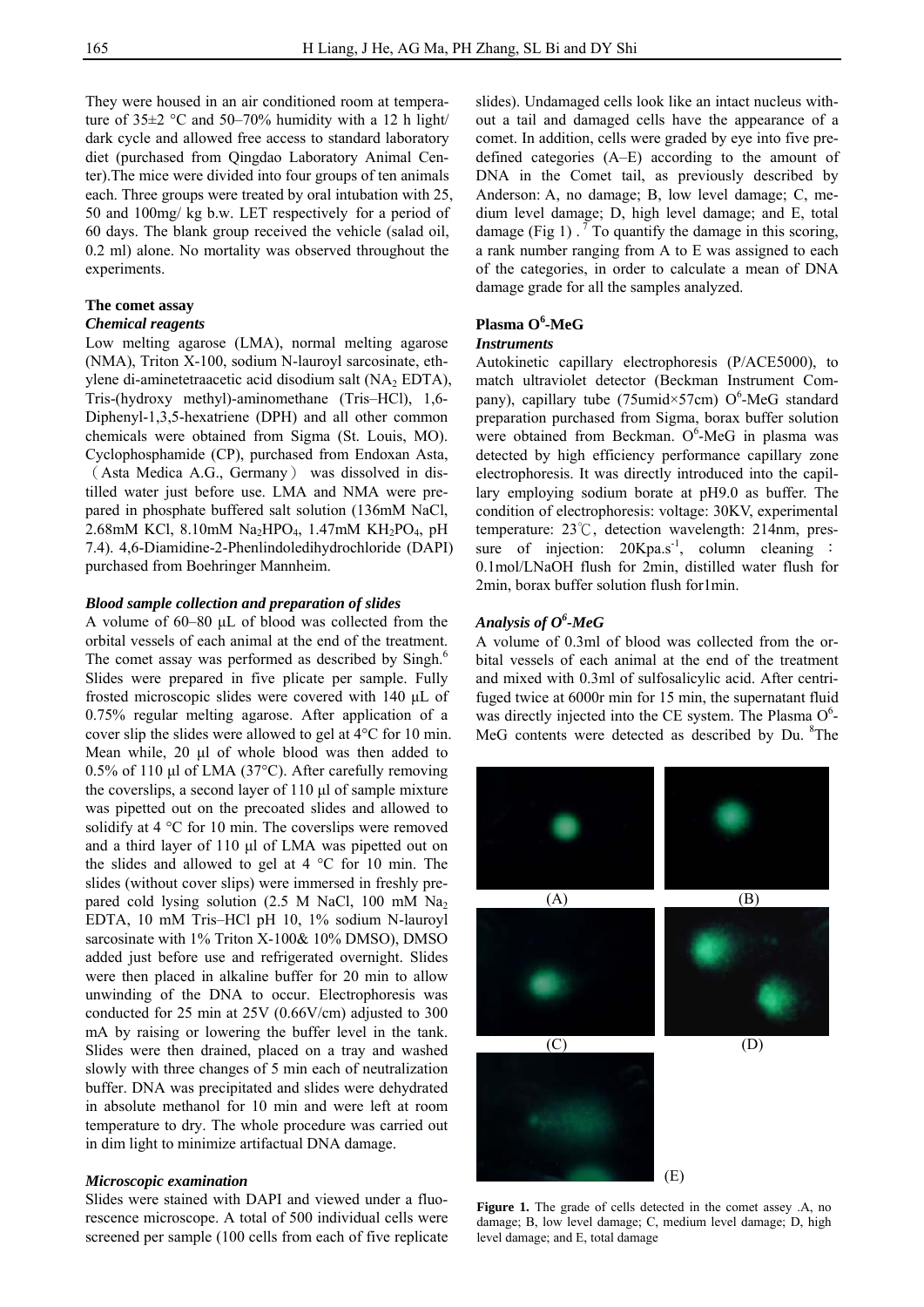| Group     | $mg/kg^{-1}$<br>dosage/ | $0$ umol/L     | $5 \mu$ mol/L  | $10$ umol/L                 | $20 \mu \mathrm{mol/L}$ |
|-----------|-------------------------|----------------|----------------|-----------------------------|-------------------------|
| blank     |                         | $161 \pm 23.8$ | $305\pm28.0$   | $332\pm10.1$                | $380\pm3.8$             |
| Low-dose  | 25                      | $121\pm38.3$   | $256 \pm 34.8$ | $324\pm16.1$                | $380 \pm 7.8$           |
| mid-dose  | 50                      | $118 \pm 35.0$ | $234\pm39.8$   | $286 \pm 30.3$ <sup>a</sup> | $378 \pm 8.7$           |
| High-dose | 100                     | 130±24.6       | $287 \pm 28.2$ | $346\pm14.6$                | $387 \pm 3.8$           |

**Table 1.** Effect of LET on DNA oxidative damage of lymphocyte in mice ( $\bar{x} \pm s$ )

a: *p*<0.05 *vs.* blank group

**Table 2.** Effect of LET on plasma O<sup>6</sup>-Methy-guanine in mice ( $\bar{x}$  ±*s*)

| Group       | N  | $dosage/ (mg.kg-1)$      | $O^6$ -MeG (µmol/L)          |
|-------------|----|--------------------------|------------------------------|
| blank group | 10 | $\overline{\phantom{0}}$ | $2.89 \pm 0.35$              |
| Low-dose    | 10 | 25                       | $2.34 \pm 0.34$              |
| mid-dose    | 10 | 50                       | $1.50 \pm 0.25$ <sup>a</sup> |
| High-dose   | 10 | 100                      | $1.88 \pm 0.34$ <sup>a</sup> |

a: *p*<0.05 *vs*. blank group

calibration curve showed good linearity, A=1.8675C- $0.00758(r=0.9987)$ , C is the contents of the O<sup>6</sup>-MeG standard, A is the peak absorbance, *CV*s were1.51% for intraday and 1.93% for inter-day.  $O^6$ -MeG contents of the samples were automatically calculated in relation to the peak absorbance.

#### *Statistical analysis*

All the grouped data were statistically evaluated with SPSS/11.0 software. Data were analyzed using ANOVA followed by Dunnett's test.  $p<0.05$  was considered to indicate statistical significance. All the results were expressed as mean±SD.

## **Results**

### *The comet assay*

Table 1 showed the results when the peripheral blood leukocytes had been classified into five categories from A–E according to the amount of DNA in the tail, as detailed above. From our results it was observed that there was no significantly difference in DNA spontaneous damage in peripheral lymphocytes of all the mice. Results showed significant decreasing tendency of the DNA damage induced by 10 $\mu$ mol/L H<sub>2</sub>O<sub>2</sub> in peripheral lymphocytes of the 50 mg/kg supplement group as compare to the blank (*p*<0.05). However, when comparing the average values of the DNA damage from 100 mg/kg supplement and the blank, the difference is not relevant.

## *Analysis of O<sup>6</sup> -MeG*

As can been seen in table 2, the levels of  $O^6$ -MeG in plasma in the 50 mg/kg and the 100mg/kg supplement group were significantly lower than the blank *(p*<0.05).

### **Discussion**

The use of the Comet assay is increasing because its advantages for genotoxicity studies are many and welldocumented.<sup>9,10</sup> And from the available data, it appears to be sensitive enough for the detection of DNA damage induced by low-dose exposures.<sup>11</sup> It is applicable to any cell culture or tissue from which a single-cell suspension can be obtained. In this technique, a suspension of cells is embedded in agarose, subjected to electrophoresis and stained with a fluorescent DNA-binding dye. Single stranded DNA fragments can migrate out of the nucleus during alkaline gel electrophoresis whereas full length DNA strands cannot. The resulting images named for their appearance as comets, are measured to determine the extent of DNA damage.

Free radicals are continually produced in the body as a result of normal metabolic processes and interaction with environmental stimuli. They are considered to be of great importance as the cause of many disorders, including inflammation, cancer, arteriosclerosis, hypertension, aging and diabetes.<sup>12-16</sup> Mammalian cells are equipped with both enzymic and non-enzymic antioxidant defenses to minimize the cellular damage caused by interaction between cellular constituents and oxygen free radicals.<sup>17</sup> Impairment of the oxidant-antioxidant equilibrium infavour of the former provokes a situation of oxidative stress and generally results from hyperproduction of reactive oxygen species.<sup>18</sup> Hydroxyl radical is the most reactive radical known in chemistry. It can abstract hydrogen atoms from biological molecules, including thiols, leading to the formation of sulfur radicals capable to combine with oxygen to generate oxysulfur radicals, a number of which damage biological molecules.19 Hydroxyl radicals can also lead to lipid peroxidation, which make structure abnormal and dysfunction in the biofilms, such as cell membrane, mitochondrial membrane. In our experiment, the comet assay was used to determine DNA damage measured as strand breaks and alkali-labile sites on blood peripheral lymphocytes of Kunming mice. No single strand breaks or alkalilabile sites were induced in cells after LET treatments compared with the blank. Bearing in mind that the increases of reactive oxygen species (ROS) concentrations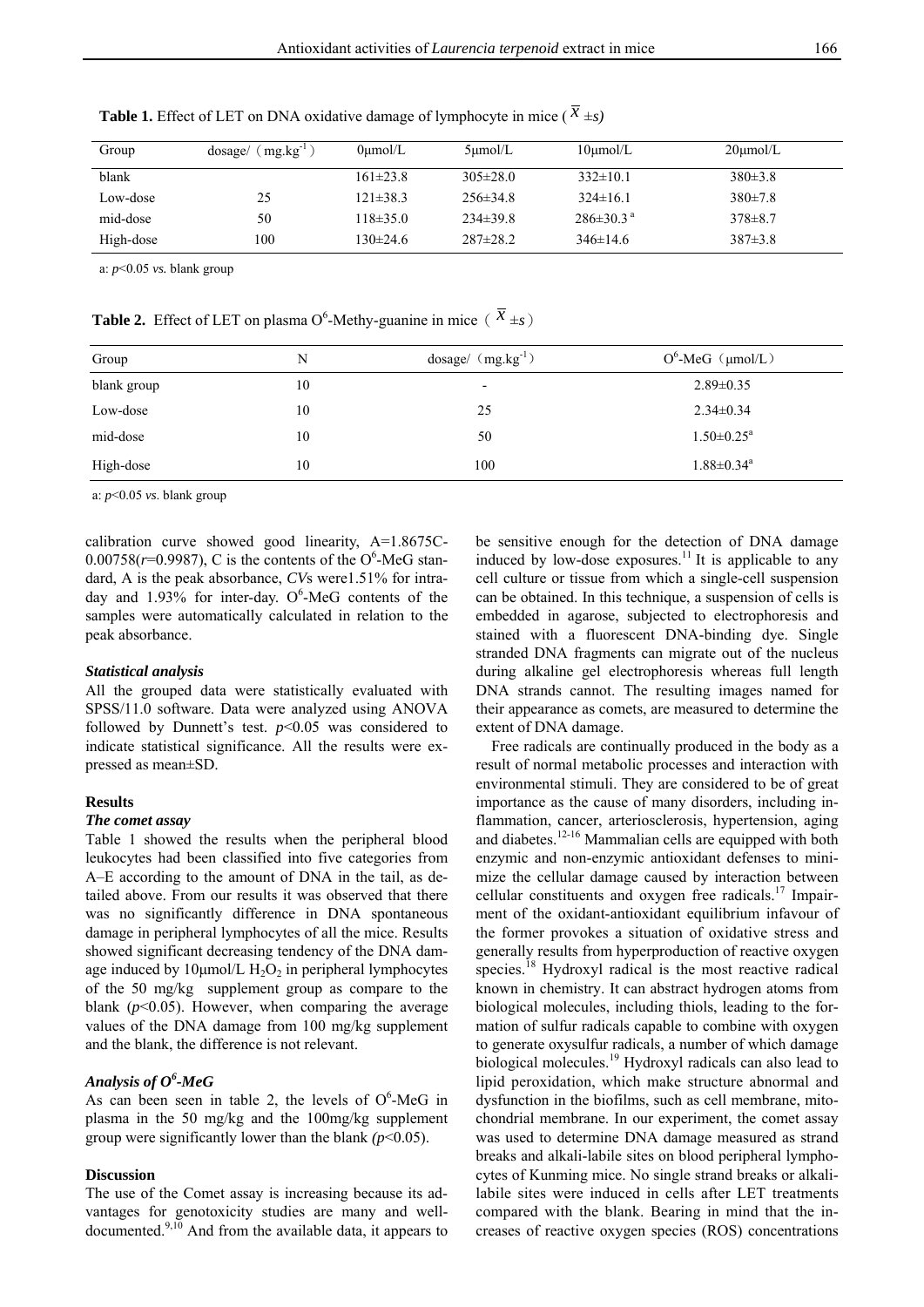have been associated with the induction of DNA strand breaks,<sup>20</sup> our results suggest that LET treatment does not induce increments of ROS or other compounds related with this endpoint at this level.

The present research work indicates significant inhibition of DNA oxidative damage on peripheral lymphocytes exposed to hydrogen peroxide  $(H_2O_2)$ . The mechanism reported here could have resulted in an increase in the repair efficiency and/or loss of heavily damaged cells leading to the subsequent DNA repair. The probable mechanism is that LET rich in terpenoids, the concentration of which is 63.29%. The skeleton of terpenoid is isoprenes which have ethylenic linkage. So its chemical property is active and the addition reaction is amiable. As a strong reductant, it tends to react with strong oxidizer and protect the unsaturated fatty acid of the biofilms from being oxidized and cellular functions are maintained.

The result shows that the LET decreased DNA damage in 50 mg/kg supplement group induced by 10umol/L  $H_2O_2$  while the higher dose of LET supplement with the same concentration of  $H_2O_2$  didn't have antioxidative effect.It imply that 50 mg/kg supplement is the most suitable dosage in LET to play the antioxidant ability.And supplement with excessive LET such as 100 mg/kg would damage macrobiomolecule and decrease the cell functions.

It's very important of the appropriate environment for antioxidation in the Comet assay. Treatment should be taken at 4℃ to minimize the possibility of cellular processing of damage. Electrophoresis should be conducted at the appropriate voltage and current. The comet tail of the damaged cell would be longer or disappear when the voltage and the current go beyond the limit. The whole procedure should be carried out in dim light to minimize artifactual DNA damage.

DNA methylating agents such as environmental nitrosamines and the anti-cancer drugs procarbazine, dacarbazine,streptozotozine and temozolomide are mutagenic, genotoxic and cytotoxic.<sup>21</sup> A critical lesion responsible for these endpoints is  $O^6$ -methylguanine  $(O<sup>6</sup>MeG)$ , which is induced in minor amounts (maximally 8% of total alkylation products) in the DNA of exposed cells.<sup>22</sup>

 $O<sup>6</sup>$ MeG is repaired by the DNA repair protein  $O<sup>6</sup>$ methylguanine-DNA methyltransferase (MGMT) .<sup>23</sup> This enzyme prevents G:C to A:T transitions and cells which are unable to repair  $O<sup>6</sup>$ MeG because of lack of expression of MGMT are highly sensitive to  $O^6$ -methylating agents compared to MGMT competent cells.<sup>24</sup>This and other data (for review see  $^{23,25}$ ) provided compelling evidence for a critical role of  $O<sup>6</sup>$ MeG in the geno- and cytotoxic response of cells upon methylation. If  $O<sup>6</sup>MeG$  is not repaired or repair is saturated with a high dose of a methylating agent, *N*-alkylations may become dominant in inducing genotoxic and killing effects.<sup>26</sup> Cytotoxicity induced by  $O^6$ -methylating agents in rodent fibroblasts, human lymphocytes and lymphoblastoid cells deficient for MGMT is due to apoptosis, which indicates that  $O<sup>6</sup>$ MeG is a critical pro-apoptotic DNA lesion.<sup>27-30</sup> In contrast, over expression of  $O^6$ -methylguanine-DNA methyltransferase (MGMT), also known as alkyltransferase, has been shown to render tissues more resistant to the carcinogenic effects of alkylating agents. MGMT directly

repairs  $O^6$ -methylguanine ( $O^6$ -MeG) lesions in DNA by transferring the alkyl group from a base lesion to a cysteine residue, thereby restoring the integrity of the DNA without creating additional DNA damage. So High MGMT levels protect tissues from alkylation-induced carcinogenesis and  $O^6$ -MeG is thus a procarcinogenic DNA lesion.<sup>31</sup> In our experiment, we observed that the levels of  $O^6$ -MeG in plasma in the 50 mg/kg b.w.and the 100mg/kg b.w. LET supplement group were significantly lower than the blank. It indicated that LET have the ability of anti alkylation damage. The probable mechanism is that the LET supplement antagonisms the methylation in DNA induced by thealkylating agent or improves the activity and content of MGMT.

## **Conclusion**

Current results demonstrated that the LET could improve antioxidative and decrease DNA damage effectively. Laurencia is the plentiful origin of terpenoids and distributed widely in the nature, so it has the potentials for developing.

#### **References**

- 1. Le Tutour B. Antioxidative activities of alga extracts, synergistic effect with vitamin E. Phytochemistry 199029:3759–3765
- 2. Yan X, Nagata T, Fan X. Antioxidative activities in some common seaweeds. Plant Foods Hum Nutr1998;52:253– 262
- 3. Fnical,W. Natural chemistry of the marine environment. Science 1982;215:923-928.
- 4. Liang H, He J, Zhang S C. Anticancer activities and immunologic function of Laurencia terpenoids. Chin J Mar Drugs 2005;24:6-9.
- 5. He J, Liang H, Shi D Y. Studies on the antioxidant activities of Laurencia extract in mice. Chin J Pubic Health2005;21:1082-1083.
- 6. Singh NP, McCoy MT, Tice RR, Schneider EL. A simple technique for quantitation of low levels of DNA damage in individual cells. Experimental Cell Research 1988;184 –191.
- 7. Anderson D, Yu TW, Phillips BJ, Schmezer P. The effects of various antioxidants and other modifying agents on oxygen-radical-generated DNA damage in human lymophcytes in the Comet assay. Mutation Res1994;307 261–271.
- 8. Du W, Liang H, Zhang X Z. Capillary electrophoresis for monitoring the O<sup>6</sup> –methylguanine. Chin J Chrom 2000; 18: 187-188.
- 9. Fairbairn DW, Olive PL, O'Neill KL. The Comet assay: a comprehensive review. Mutat Res 1995;339:37–59.
- 10. Ross GM, McMillan TJ, Wilcox P, Collins AR. The single cell microgel electrophoresis assay Comet assay: technical aspects and applications. Mutat Res 1994; 337: 57–60.
- 11. Tice RR, Strauss GHS. The single cell gel electrophoresisrComet assay: a potential tool for detecting radiationinduced DNA damage in humans, in: TM Fliedner, EP Cronkite, VP Bond Eds. , Assessment of Radiation Effects by Molecular and Cellular Approaches, AlphaMed Press,Dayton, OH, Stem Cells, 1995;13: 207–214.
- 12. Farinati F, Cardin R, Degan P. Oxidative DNA damage accumulation in gastric carcinogenesis. Gut 1998;42: 351– 356.